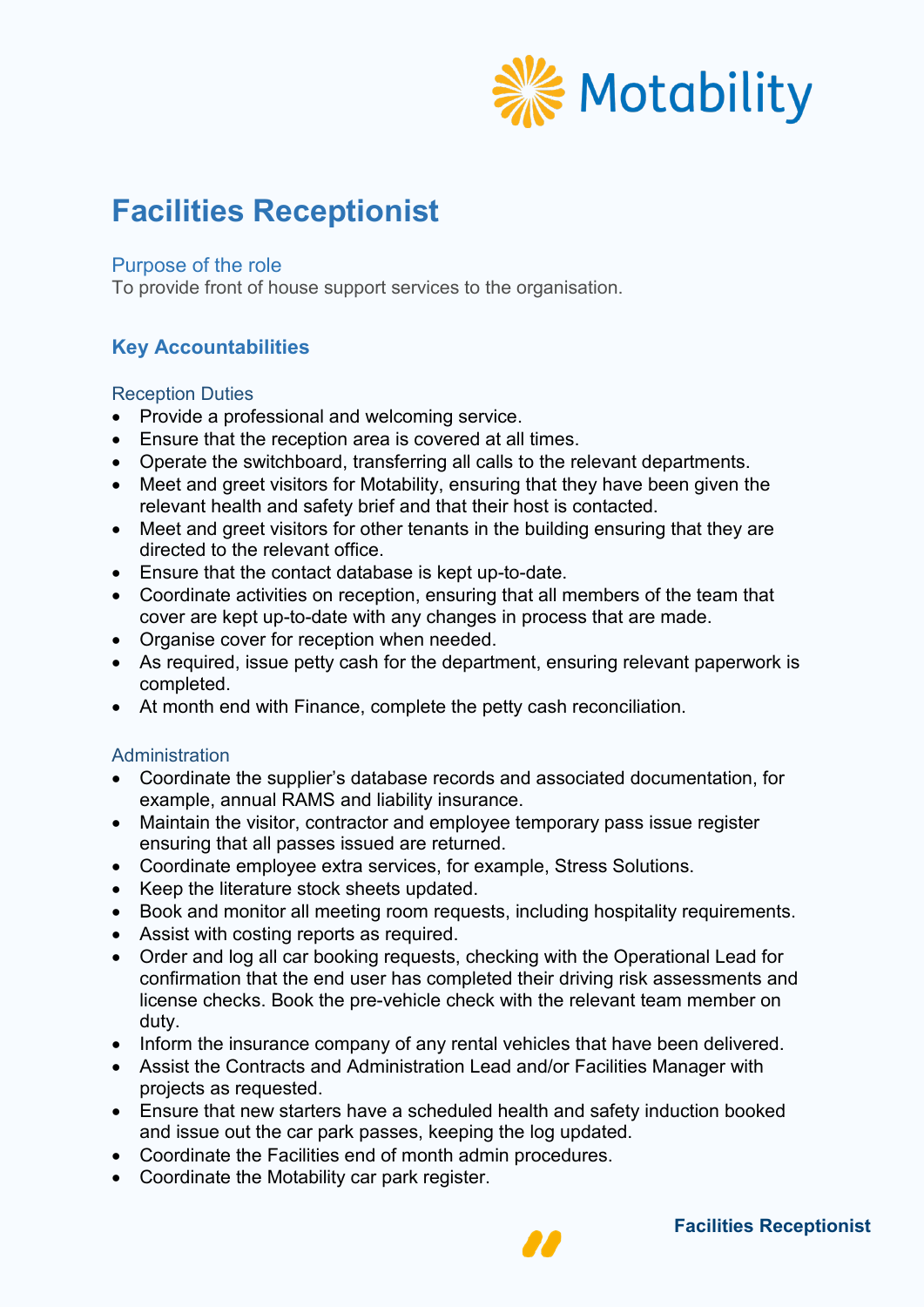

#### **Helpdesk**

- Use the Helpdesk system to an extent that you can monitor, input, respond and react to work requests and complete these within the given SLA timescales.
- Log and issue all jobs to the relevant member of the team ensuring that the most appropriate SLA timeline is set.
- Provide input and feedback on open jobs, update system with details of actions taken and close jobs.
- Receive job requests from Motability employees via email, telephone and verbally and log these to the system.
- As requested, book couriers ready for mailing collections.

#### **Hospitality**

- As requested place orders for hospitality items.
- Order buffets requested by employees, ensuring that a PO has been raised.
- Contact the vending company to report any faults on the machines, liaising with the Contracts and Administration Lead with any issues.
- Maintain the buffet booking log ensuring this is kept up-to-date.

### Health and Safety Duties

- Issue and collect visitors and contractors door passes, ensuring all logs are updated.
- Ensure that all Motability guests are aware of our health and safety visitor information.
- Ensure Motability contractors have accepted RAMS and have filled in relevant paperwork signed by an approved member of Motability before commencing work.
- In the event of a Business Continuity or Disaster Recovery situation, assist the Facilities Manager in the administration and front of house services.
- Regularly check first aid equipment stored in the emergency Grab Bags ensuring that items are in date and any expired items are reported to the Operational Lead.

#### **Other Duties:**

• Any other duties that may be required by the business that the post holder is qualified to perform.

# **Skills, Qualifications and Experience**

#### Essential:

- Educated to GCSE Level or equivalent including English and Maths.
- Experience of FM based Helpdesk systems.
- Good knowledge of record keeping and filing systems.

#### Desirable:

- Experience in administration.
- Experience in front of house duties.